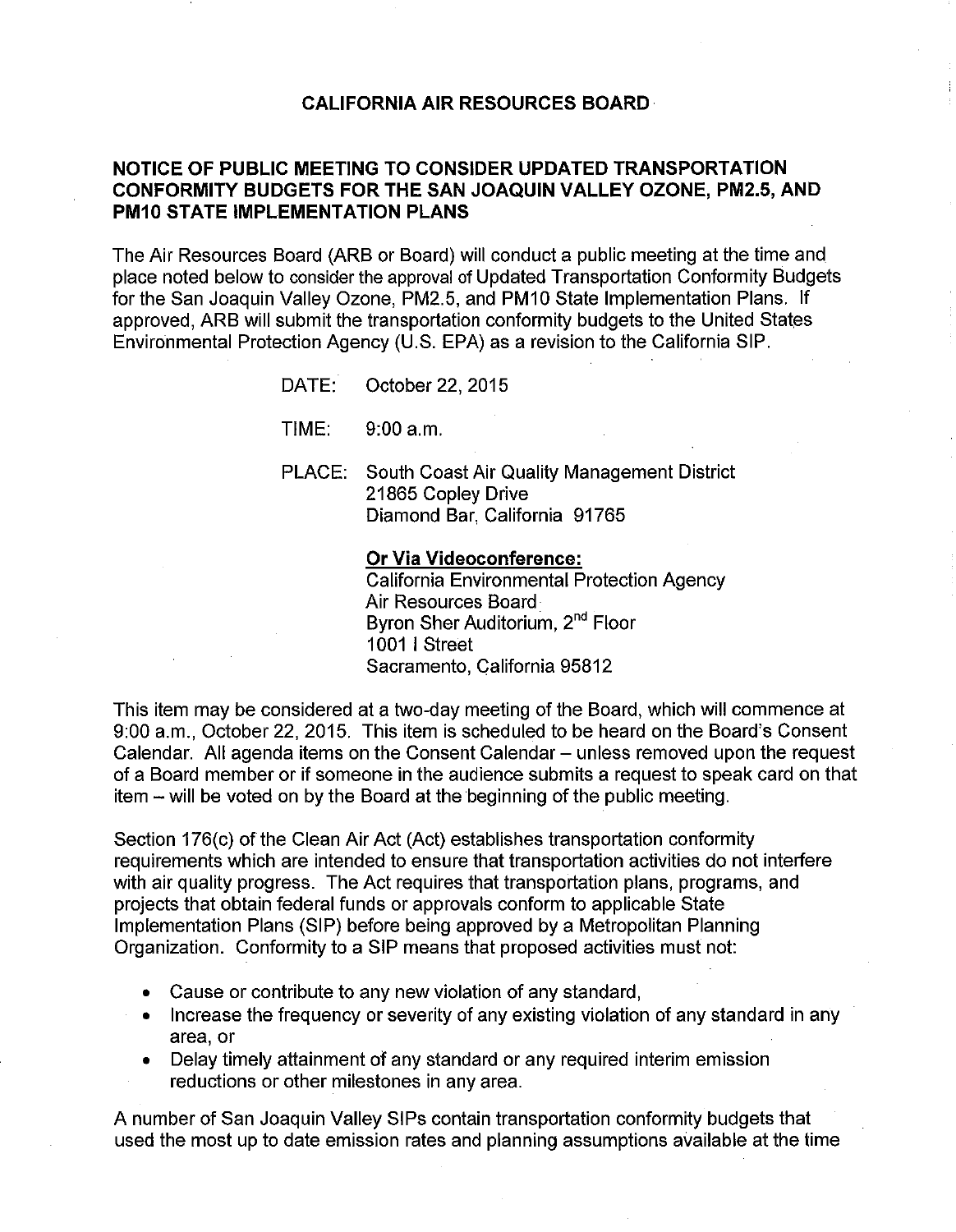the plans were developed. On November 16, 2007, the Board submitted an air quality attainment plan for the 8-hour ozone National Ambient Air Quality Standard (NAAQS) and a maintenance plan and re-designation request for the PM10 NAAQS in the San Joaquin Valley (Ozone.Plan and PM10 Plan). On March 4, 2013, the Board submitted an attainment plan for the 2006 PM2.5 NAAQS (PM2.5 Plan) for the Valley. The U.S. EPA approved the Ozone and PM10 Plans on November 12, 2008 and March 1, 2012, respectively. The U.S. EPA proposed approval of the PM2.5 Plan on January 13, 2015.

ARB staff has subsequently released a revised emission rate program, EMFAC 2014, which updates the emission rates and planning assumptions used in conformity budgets. Staff has therefore updated the conformity budgets in the Ozone, PM10 and PM2.5 Plans to use the latest information.

#### **PROPOSED ACTION**

Staff recommends that the Board approve the transportation conformity emissions budgets for the Ozone, PM 10 and PM2.5 Plans and direct staff to submit them to U.S. EPA for inclusion in the California SIP.

ARB staff has prepared a written report. Copies of the report may be obtained from ARB's Public Information Office, 1001 I Street, First Floor, Environmental Services Center, Sacramento, California, 95814, (916) 322-2990, on September 18, 2015. The report may also be obtained from ARB's website at <http://www.arb.ca.gov/planning/sip/planarea/sanjqnvllysip.htm>

Interested members of the public may present comments orally or in writing at the meeting and may provide comments by postal mail or by electronic submittal before the meeting. To be considered by the Board, written comments not physically submitted at the meeting, must be received **no later than 5:00 pm, October 19, 2015,** and addressed to the following:

Postal mail: Clerk of the Board, Air Resources Board 1001 I Street, Sacramento, California 95814

Electronic submittal: <http://www.arb.ca.gov/lispub/comm/bclist.php>

Please note that under the California Public Records Act (Government Code section 6250 et seq.), your written and verbal comments, attachments, and associated contact information (e.g., your address, phone, email, etc.) become part of the public record and can be released to the public upon request.

ARB requests that written and email statements on this item be filed at least 10 days prior to the meeting so that ARB staff and Board members have additional time to consider each comment. Further inquiries regarding this matter should be directed to Mr. Nesamani Kalandiyur, Manager of the Transportation Analysis Section, Air Quality Planning and Science Division at (916) 324-0466, or Mr. Dennis Wade, Air Pollution Specialist, Air Quality Planning and Science Division at (916) 327-2963.